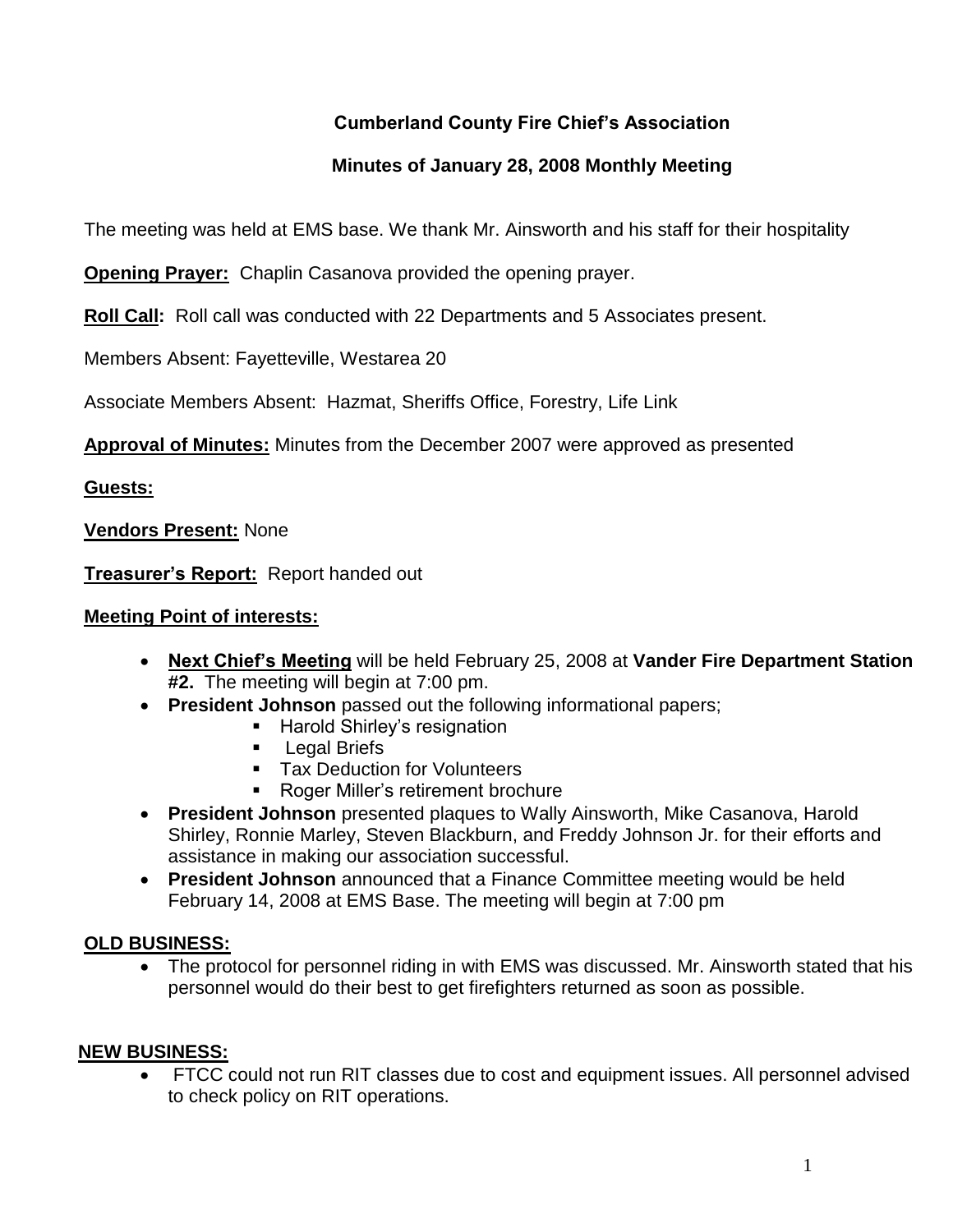- Chief Strahan brought up issues with the communications policy. A motion was made and approved to dispatch by the draft policy until the February meeting. Any issues would be addressed at that time. If no issues are brought up, please be prepared to vote on the draft policy becoming final.
- President Johnson requested nominations for the 2008 associations officers. The following personnel were elected to serve on the executive board: President – Freddy Johnson Sr., Vice President – Ronnie Marley, Treasurer – Freddy Johnson Jr., Secretary – Mark Melvin

# **COMMITTEE REPORTS:**

### **I D CARD COMMITTEE Lt**. Tara Johnson (Stoney Point) Chairperson

 **FYI.** Fire Chiefs are required to send a signed letter or memo with a firefighter requesting an ID Card. For any questions or an appointment contact 424-0694 or e-mail at [tara@stoneypointfire.com](mailto:tara@stoneypointfire.com)

### **FIRE PREVENTION/EDUCATION COMMITTEE**

• No report

### **COMMUNICATIONS COMMITTEE** Chief B. Bullard (Stedman) Chairperson

• No report

## **STANDARDS & POLICY COMMITTEE** Chief K. Hall (Cumberland Road) Chairperson

• No Report but the committee is working on the review and update of the Incident Command Procedure Policy.

#### **TRAINING COMMITTEE** Chief P. Strahan (Westarea) Chairperson

• No report

## **MEMORIAL COMMITTEE** Deputy Chief S. Blackburn (Ft. Bragg) Chairperson

• No Report

## **AUTOMATIC AID/MUTUAL AID COMMITTEE** Chief J. F. Hall (Bethany) Chairperson

• No report

## **FINANCE COMMITTEE** Deputy Chief Freddy Johnson Jr. (Stoney Point) Chairperson

• No report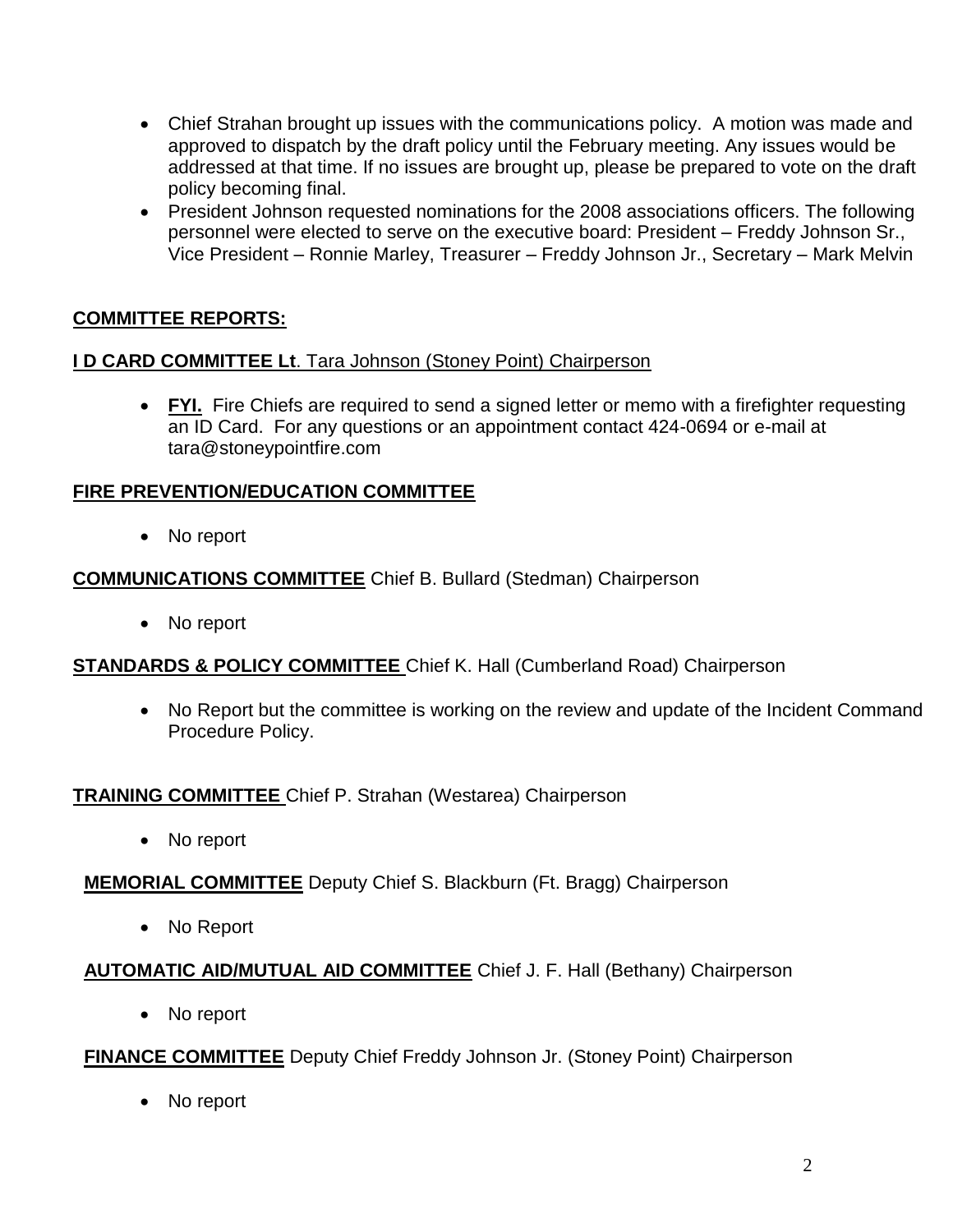# **RESCUE COMMITTEE** Deputy Chief Freddy Johnson Jr. (Stoney Point) Chairperson

• No report

## **EASTERN FIRE SCHOOL** Chief R. Marley (Pearces Mill) Chairperson

• No report

## **EMS DIRECTOR:** Colonel Wally W. Ainsworth

• Kathy Baxley will be contacting each Training Officer to discuss the EMS credentialing system. EMS is looking at converting a RV camper into a rehab/ multi-patient transport unit.

# **ASSOCIATE MEMBERS REPORT**

## **EMERGENCY SERVICES DIRECTOR/ ECC-911** Kenny Curry Acting

• Scotty Harris was introduced as a new fire inspector. There were 55 illegal burns responded to by the Fire Marshal's office. The county will be following the State's recommendations on burning bans. There will be fines issued for non-compliance.

## **HAZMAT** Capt. Steve Drew, FFD - POC telephone for HAZMAT is 433-1432

• No report

## **FORESTRY DISTRICT** Ranger J. Johnson

• No report

## **FTCC** Ernest Ward

• No report

# **SHERIFF'S OFFICE** Sheriff Butler

• No Report

# **HIGHWAY PATROL**

No Report

## **CHRISTIAN FIREFIGHTERS** Chaplain Casanova